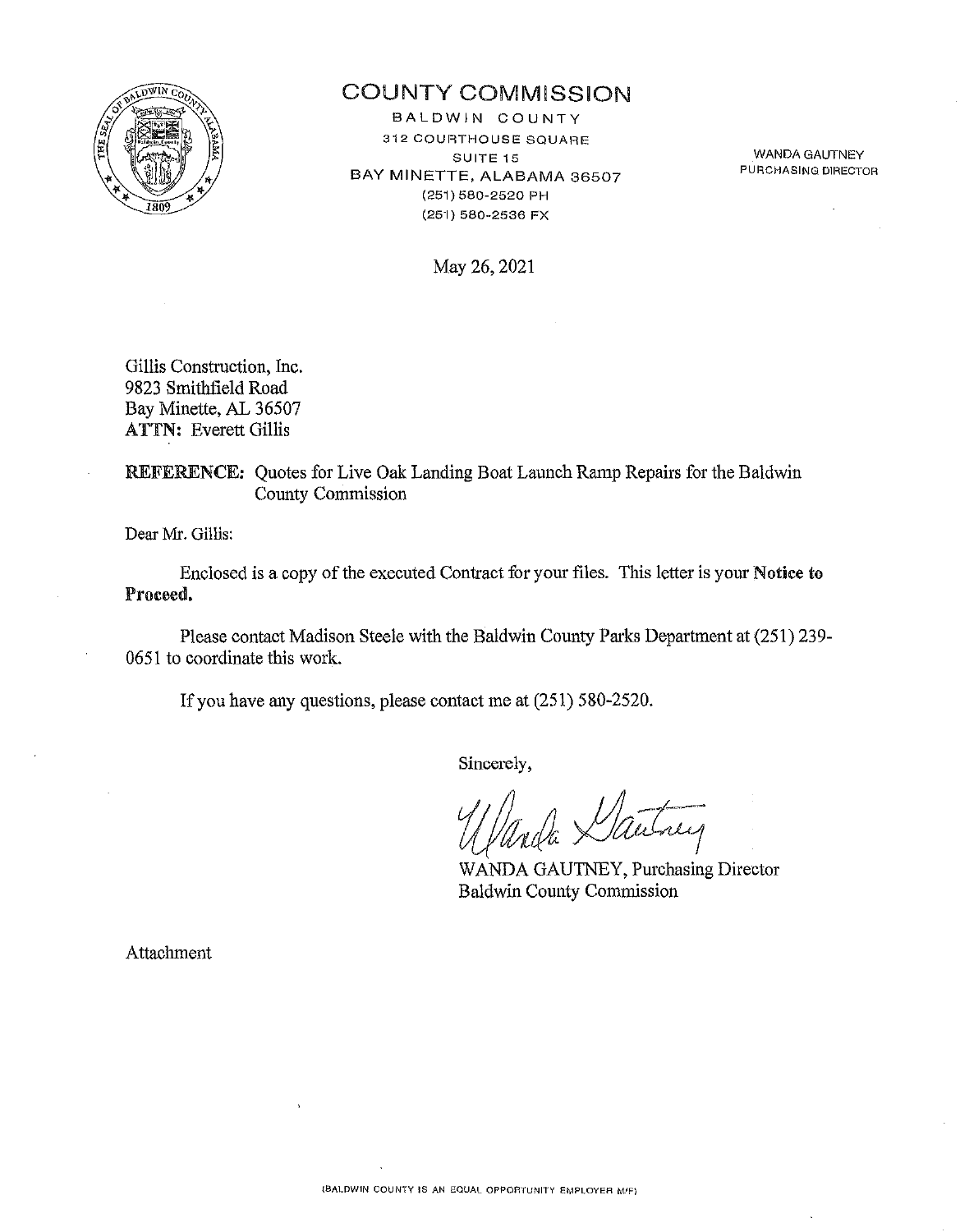State of Alabama (b) County of Baldwin )

## **CONTRACT FOR PUBLIC WORKS SERVICES**

This Contract for **Professional and Construction** Services is made and entered into by and between the County of Baldwin (hereinafter called "COUNTY") acting by and through its governing body, the Baldwin County Commission, **Gillis Construction, Inc.,** (hereinafter referred to as "PROVIDER").

## **WITNESSETH:**

**Whereas,** the Baldwin County Commission staff obtained a quotes for the Live Oak Landing Boat Launch Ramp Repairs; and

**Whereas,** PROVIDER presented the lowest quote to the COUNTY. Therefore, COUNTY wishes to retain PROVIDER, and PROVIDER wishes to provide those services hereinafter set out under the following terms and conditions.

**NOW, THEREFORE,** in consideration of the premises and the mutual covenants herein contained, the sufficiency of which being hereby acknowledged, PROVIDER and COUNTY do hereby agree as follows:

I. Definitions The following terms shall have the following meanings:

| i COUNTY:       | Baldwin County, Alabama          |
|-----------------|----------------------------------|
| ii. COMMISSION: | <b>Baldwin County Commission</b> |
| iii. PROVIDER:  | Gillis Construction, Inc.        |

**II.** Obligations Generally. The COUNTY hereby retains, and the PROVIDER agrees to perform for the COUNTY, those public works services as hereinafter set forth. This document shall serve as the binding contract for the services of PROVIDER. PROVIDER shall innnediately commence performance of the services outlined herein upon full execution of this Contract. All work shall be commenced and completed in a timely manner as, and at the times, herein set out.

**III.** Recitals Included. The above recitals and statements are incorporated as part of this Agreement and shall have the effect and enforceability as all other provisions herein.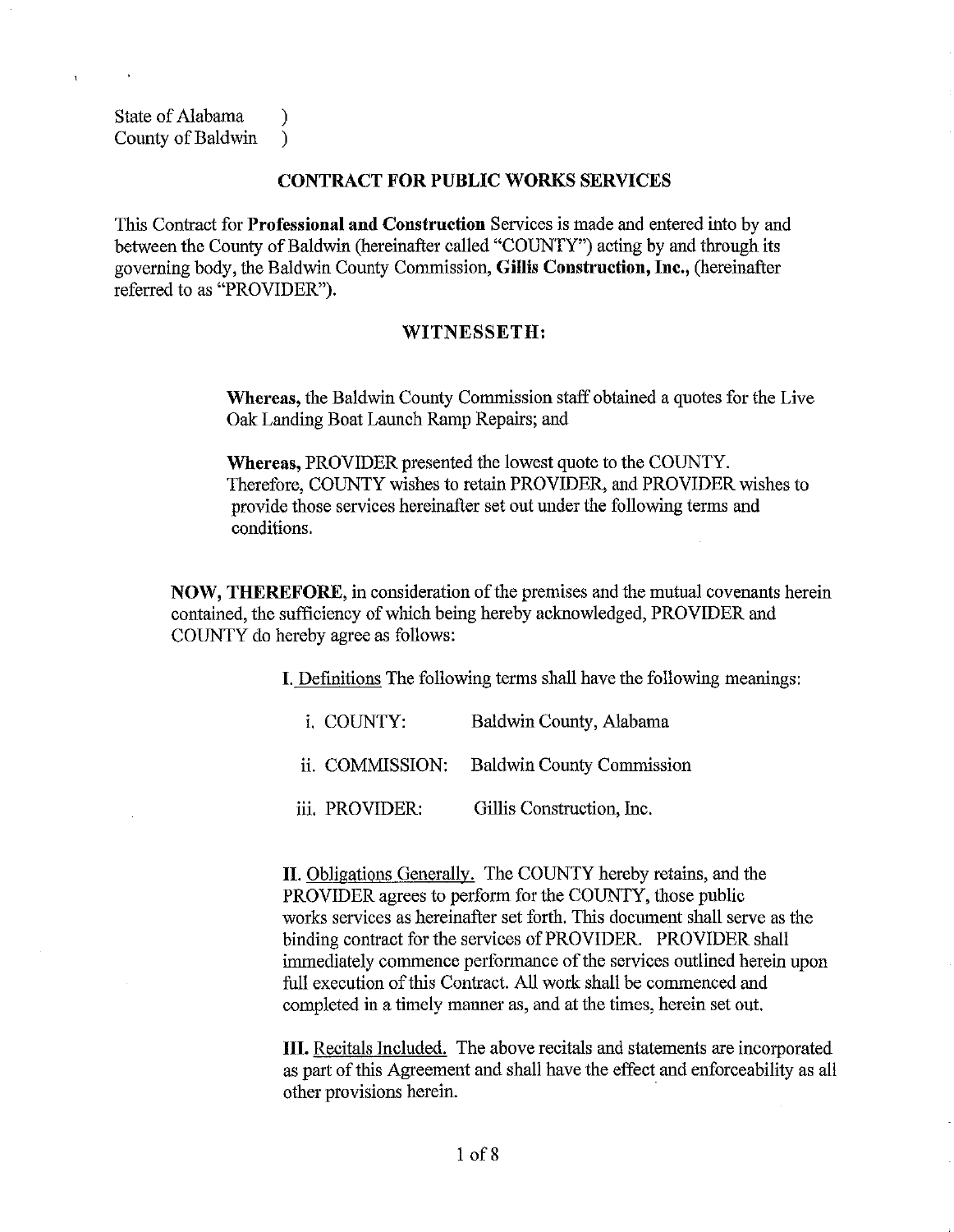IV. Professional Qualifications. For the purpose of this Contract, the PROVIDER represents and warrants to the COUNTY that it possesses the professional, technical, and administrative personnel with the specific experience and training necessary to provide the professional services required herein.

**V.** No Prohibited Exclusive Franchise. The COUNTY neither perceives nor intends, by this Contract, a granting of an exclusive franchise or violation of Art. I, Section 22 of the Alabama Constitution.

**VI.** Representation/Warranty of Certifications, Etc. PROVIDER represents and warrants that PROVIDER is presently certified, licensed and otherwise permitted under all necessary and applicable laws and regulations to perform the services herein, and that PROVIDER shall renew, maintain, and otherwise ensure that all such certifications, licenses, and permits are current and valid, without interruption, for and through completion of the services. The representation and warranty aforesaid is a material inducement to the COUNTY in entering this Contract, and the parties agree that the breach thereof shall be deemed material at the County's option.

**VII.** Legal Compliance. PROVIDER shall at all times comply with all applicable Federal, State, local and municipal laws and regulations.

**VIII.** Independent Contractor. PROVIDER acknowledges that it is an independent contractor, and PROVIDER shall at all times remain as such in performing the services under this Contract. PROVIDER is not an employee, servant, partner, or agent of the COUNTY and has no authority, whether express or implied, to contract for or bind the COUNTY in any manner. The parties agree that PROVIDER shall be solely responsible for and shall have full and unqualified control over developing and implementing its own means and methods, as it deems necessary and appropriate in providing the aforementioned services, and that the COUNTY's interests herein are expressly limited to the results of said services. PROVIDER is not entitled to unemployment insurance benefits, and PROVIDER is responsible for and obligated to pay any and all federal and state income tax on any monies paid pursuant to this Contract.

IX. No Agency Created. It is neither the express nor the implied intent of PROVIDER or COUNTY to create an agency relationship pursuant to this Agreement; therefore, the PROVIDER does not in any manner act on behalf of COUNTY and the creation of such a relationship is prohibited and void.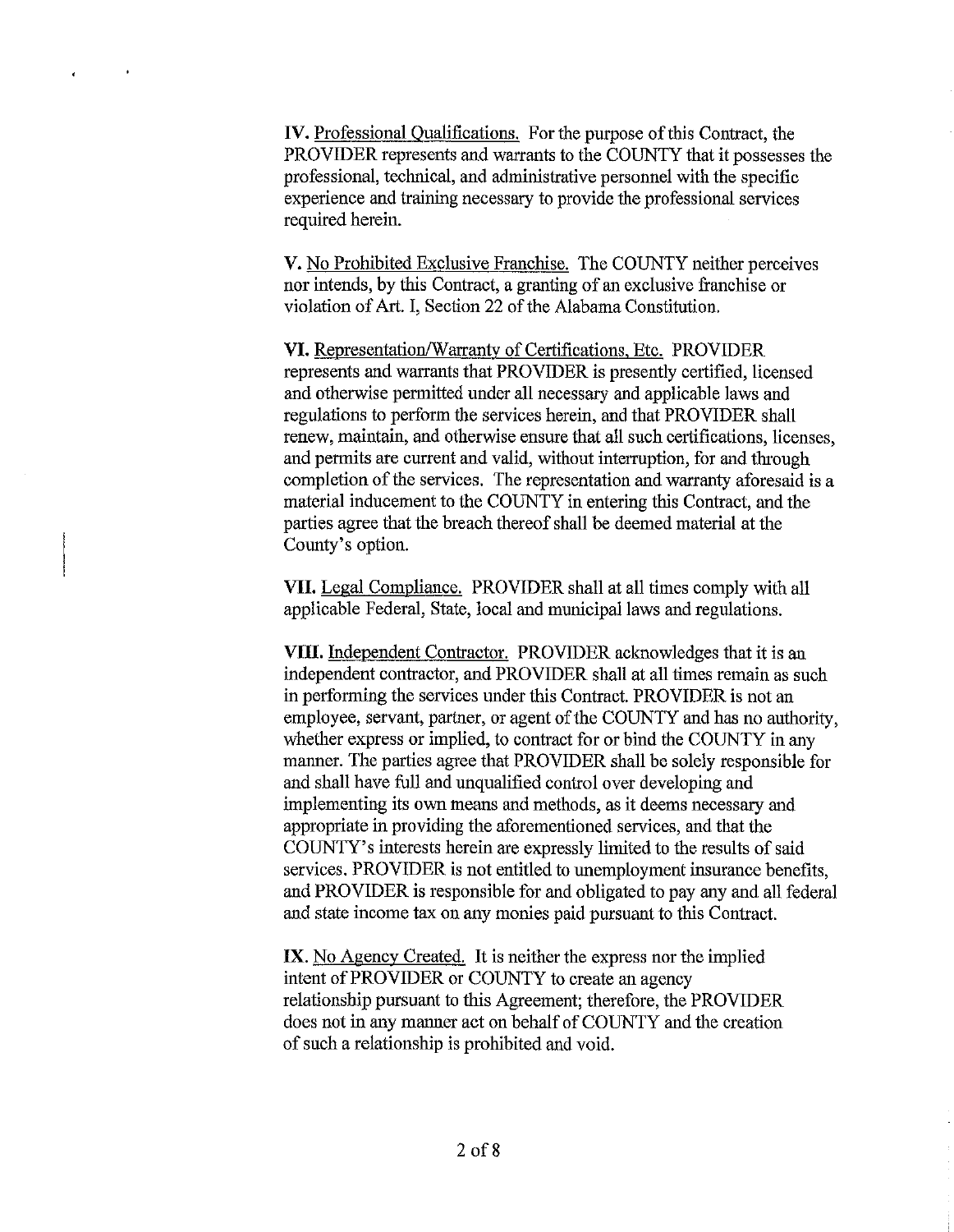X. Unenforceable Provisions. If any one or more of the provisions contained herein shall, for any reason, be held to be invalid, illegal or unenforceable in any respect, then such provision or provisions shall be deemed severable from the remaining provisions hereof, and such invalidity, illegality or unenforceability shall not affect any other provision hereof. This Agreement shall be construed as if such invalid, illegal or unenforceable provision had never been contained herein.

XI. Entire Agreement. This agreement represents the entire and integrated agreement between COUNTY and PROVIDER and supersedes all prior negotiations, representations, or agreements, either written or oral. This agreement may be amended only by written instrument signed by all parties.

XII. Failure to Strictly Enforce Performance. The failure of the COUNTY to insist upon the strict performance of any of the terms, covenants, agreements and conditions of this Contract shall not constitute, and shall never be asserted by PROVIDER as constituting, a default or be construed as a waiver or relinquishment of the right of the COUNTY to thereafter enforce any such term, covenant, agreement, or condition, but the same shall continue in full force and effect.

XIII. Assignment. This Contract or any interest herein shall not be assigned transferred or otherwise encumbered by PROVIDER without the prior written consent of the COUNTY, which may be withheld or granted in the sole discretion of the COUNTY.

XIV. Ownership of Documents/Work. The COUNTY shall be the owner of all copyright or other intellectual property rights in reports, documents and deliverables produced and paid for under this Contract, and to the extent permitted by Alabama law, any such material may be reproduced and reused at the discretion of the COUNTY without payment of further consideration. PROVIDER shall not transfer, disclose, or otherwise use such information for any purpose other than in performance of the services hereunder, without the COUNTY's prior written consent, which may be withheld or granted in the sole discretion of the COUNTY.

XV. Notice. Notice required herein shall be in writing, unless otherwise allowed, and said notice shall be deemed effective when received at the following addresses:

PROVIDER: Gillis Construction, Inc. 9823 Smithfield Farms Rd. Bay Minette, AL 36507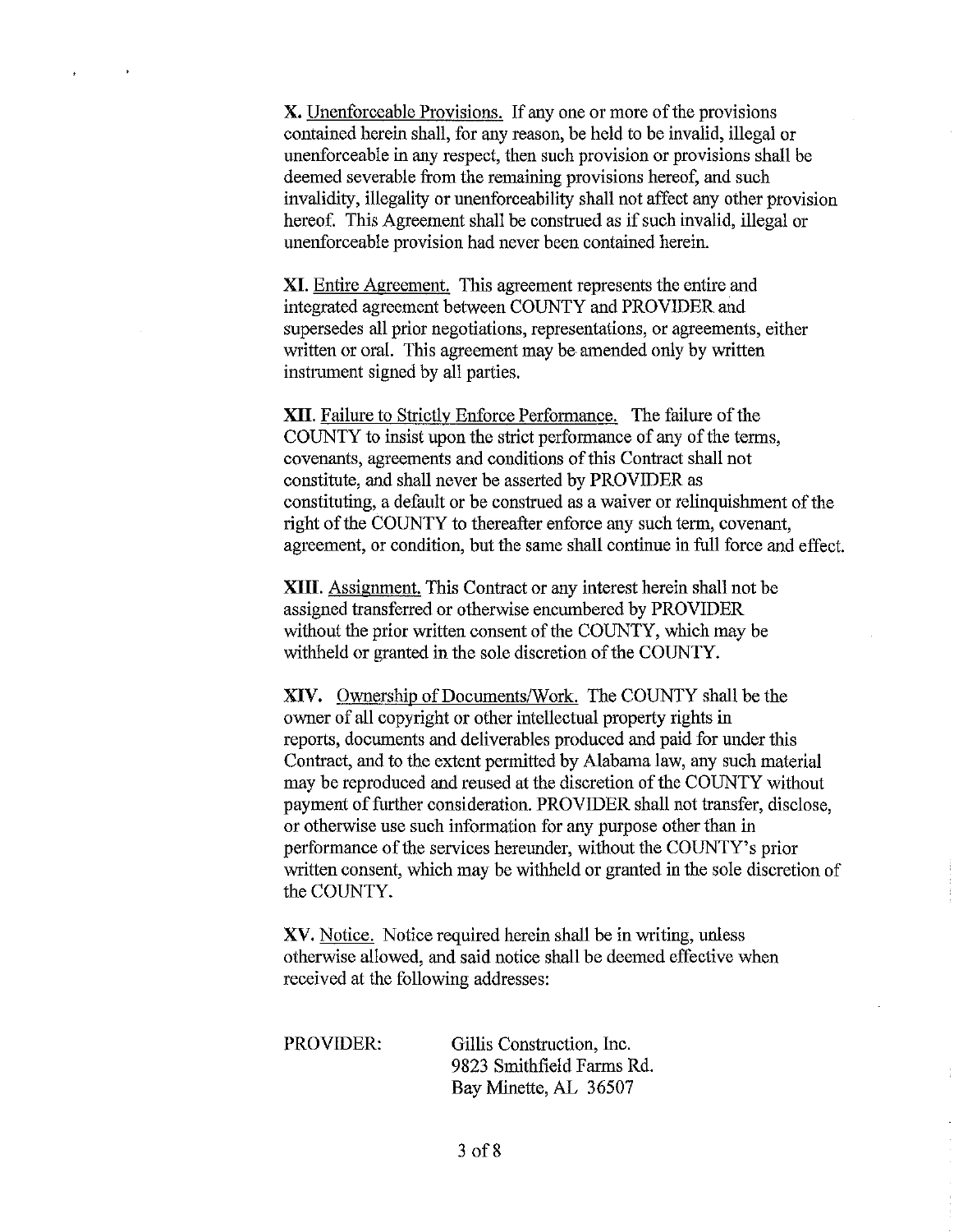COUNTY: Baldwin County Commission c/o Chairman 312 Courthouse Square Suite 12 Bay Minette, AL 36507

**XVI.** Services to be Rendered. PROVIDER is retained by the COUNTY as a professionally qualified **contractor.** The general scope of work for the services shall include all the terms and Conditions of"Attachment A", the same being expressly incorporated herein by reference, and without limitation will encompass:

## **"Quotes for** Live **Oak Landing Boat Launch Ramp Repairs for the Baldwin County Commission" as described in "Attachment** A."

**i.** PROVIDER will provide ongoing communications with COUNTY regarding this service, including updates, emails and etc. as requested. Additionally, PROVIDER will meet with COUNTY as needed or requested.

**ii.** PROVIDER is responsible for the professional quality, technical accuracy, timely completion and coordination of all services furnished by or in relation to this Contract.

**iii.** PROVIDER represents and warrants that its services shall be performed within the limits and standards provided by the COUNTY, in a manner consistent with the level of care and skill ordinarily exercised by similar providers under similar circumstances at the time the services are performed.

## **XVII.** General Responsibilities of the COUNTY.

- i. The COUNTY shall provide reasonable notice to PROVIDER whenever the COUNTY actually observes or otherwise actually becomes aware of any development that affects the scope or time of PROVIDER's services hereunder or any defect or nonconformance in the work of PROVIDER.
- **ii.** The COUNTY shall pay to PROVIDER the compensation as, and subject to the terms set out below.

**XVIII.** Termination of Services. The COUNTY or PROVIDER may terminate this contract, with or without cause or reason, by giving ten (10)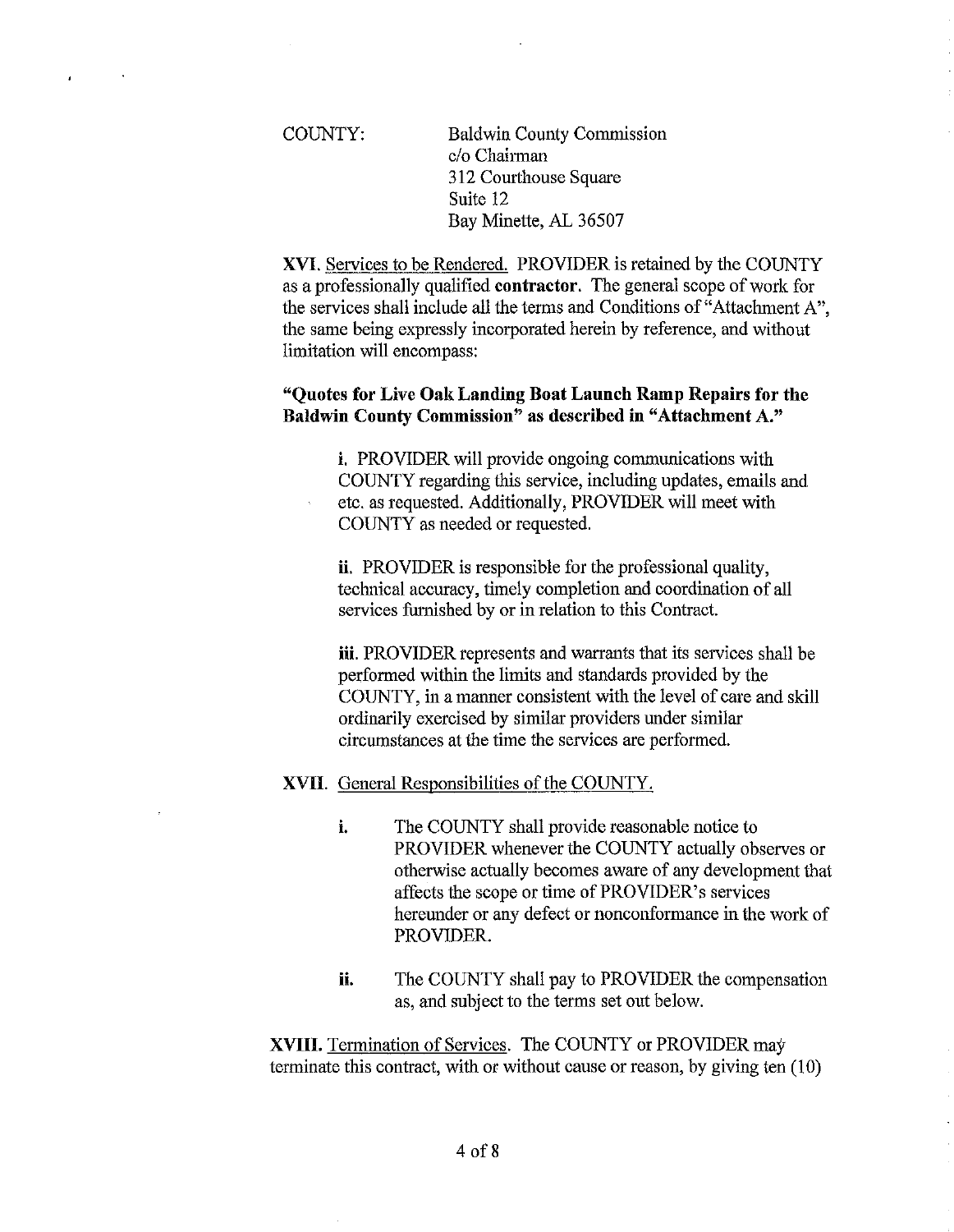days written notice of such to the other party. Upon receipt of such notices, PROVIDER shall discontinue its work to the extent specified in the notice.

In the event of termination, the COUNTY shall pay PROVIDER for all services satisfactorily rendered, and for any expenses deemed by COUNTY to be a reimbursable expense incurred pursuant to this Contract and prior to the date of termination.

XIX. Compensation Limited. The compensation to be paid to the PROVIDER shall be the full compensation for all work performed by PROVIDER under this Contract. Any and all additional expenditures or expenses of PROVIDER, not listed in full within this Contract, shall not be considered as a part of this Agreement and shall not be demanded by PROVIDER or paid by COUNTY.

XX. Direct Expenses. Compensation to PROVIDER for work shall be paid **\$27,000.00.** Said compensation shall be all inclusive, including without limitation, reimbursement of all cost, incidentals and operating expense associated with those directly engaged in performance of the requested services.

**XXI.** Method of Payment. PROVIDER shall submit invoices to the COUNTY for payment for work performed. Such invoice shall be accompanied by a detailed account of compensation to be paid PROVIDER.

Payment shall be made by the COUNTY within thirty (30) days of the approval of the invoice submitted by the PROVIDER. The COUNTY agrees to review and approve invoices submitted for payment in a timely manner.

**XXII.** Effective and Termination Dates. This Contract shall be effective upon the same date as its full execution and commence within fifteen (15) days from the Notice to Proceed and shall terminate upon either fifteen (15) days following the commencement of work or upon a written notification thereof received by either party within the required ten (10) day period. [Nothing herein stated shall prohibit the parties from otherwise terminating this Contract according to the provisions herein.]

**XXIII.** Force Majeure. The Parties hereto shall incur no liability to the other if performance becomes impossible or impracticable by reason on an event or effect that the parties could neither have anticipated nor controlled. This allowance shall include both an act of nature and acts of third parties. Any costs that would otherwise be incurred and/or necessitated by the provisions herein shall be alleviated for either party by such event or effect.

XXIV. Indemnification. To the fullest extent allowed by law, Provider shall indemnify, defend and hold County and its Commissioners, affiliates,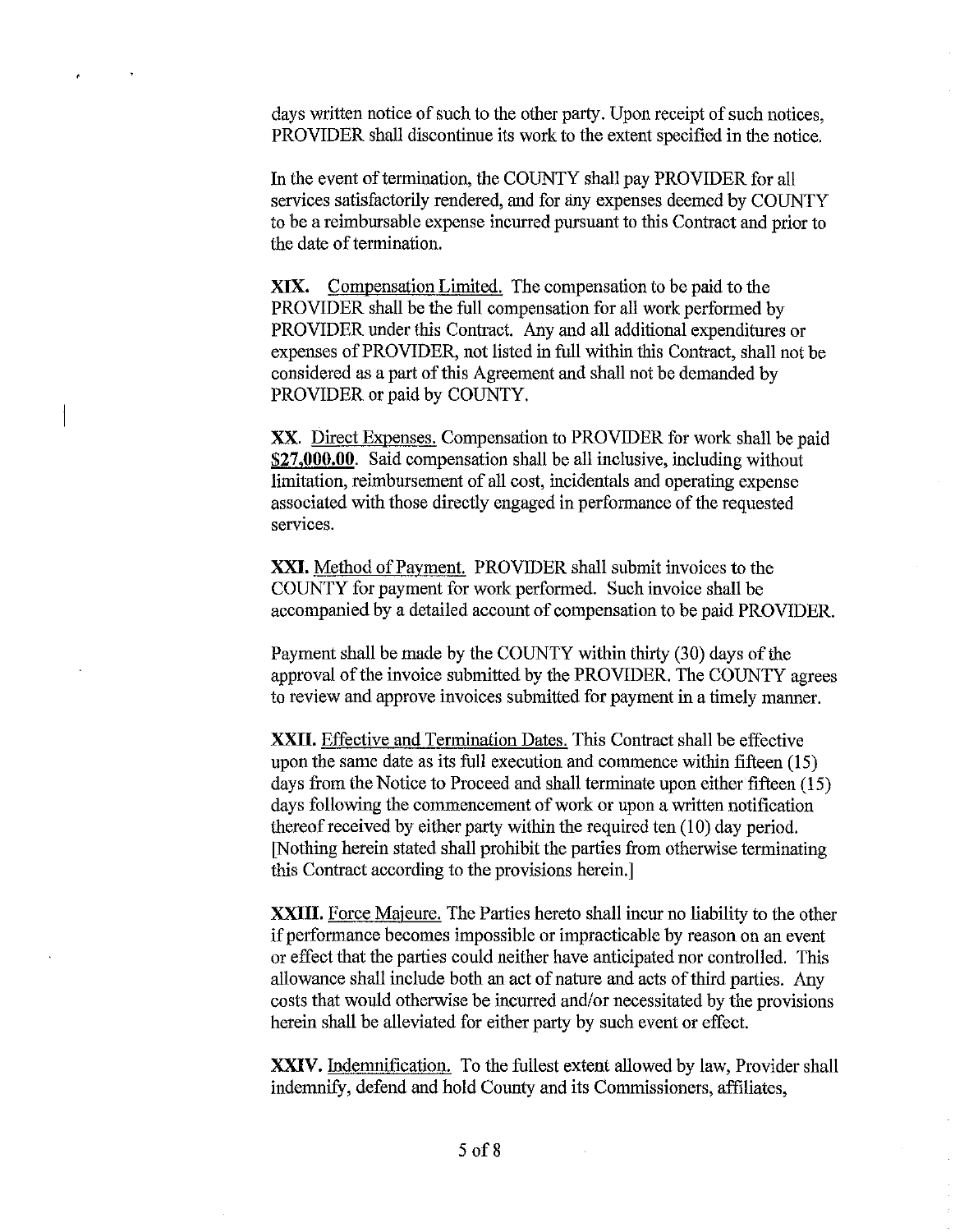employees, agents, and representatives (collectively "County") harmless from and against any and all claims, demands, liabilities, damages, losses, judgments, costs, and expenses including, without limitations, attorneys' fees, and costs, for any and all personal injury (including death) and property damage of any kind or nature whatsoever, incurred by, asserted against, or imposed upon County, as a result of or in any manner related to provision of services hereunder, or any act or omission, by Provider. Contractor shall provide the COUNTY with proof of general liability coverage including the COUNTY as an additional insured. This indemnification shall survive the expiration or termination of this Contract.

XXV. Number of Originals. This Agreement shall be executed with three (3) originals, both of which are equally valid as an original.

**XXVI:** Governing Law: This Contract in all respects, including without limitation its formation, validity, construction, enforceability and available remedies, shall be governed by the laws of the State of Alabama, without regard to Alabama conflict of law principles.

**XXVII:** Insurance: Prior to performing services pursuant to this Agreement, Provider shall carry, with insurers satisfactory to County, throughout the term of hereof, Auto Liability Insurance, including owned, hired and non-owned vehicles, with limits of not less than \$1,000,000, combined single limit, for both bodily injury liability and property damage liability each occurrence. Commercial General Liability Insurance, including all contractual liability hereunder, with limits not less than \$1,000,000, combined single limit, for both bodily injury liability and property damage liability each occurrence, and Worker's Compensation Insurance, meeting the statutory limits of the State of Alabama and Employer's Liability Insurance fully covering all employees and supervisors participating in the work at the subject property site. All liability insurance shall name the County as an additional insured. Prior to commencing operations hereunder, a Certificate of Insurance evidencing such coverage, satisfactory to County, shall be furnished to County, which shall specifically state that such insurance shall provide for at least ten (10) days' notice to County in the event of cancellation, termination or any change in such insurance policies. The workers compensation certificate shall bear an endorsement clearly evidencing a waiver of the right of subrogation against County and County Representatives. Should Provider fail to furnish current evidence upon demand of any insurance required hereunder, or in the event of cancellation, termination or change in any such insurance, County may, at its option, suspend this Agreement until insurance is obtained, terminate this Agreement immediately without further action, or hold Provider in material default and pursue any and all remedies available.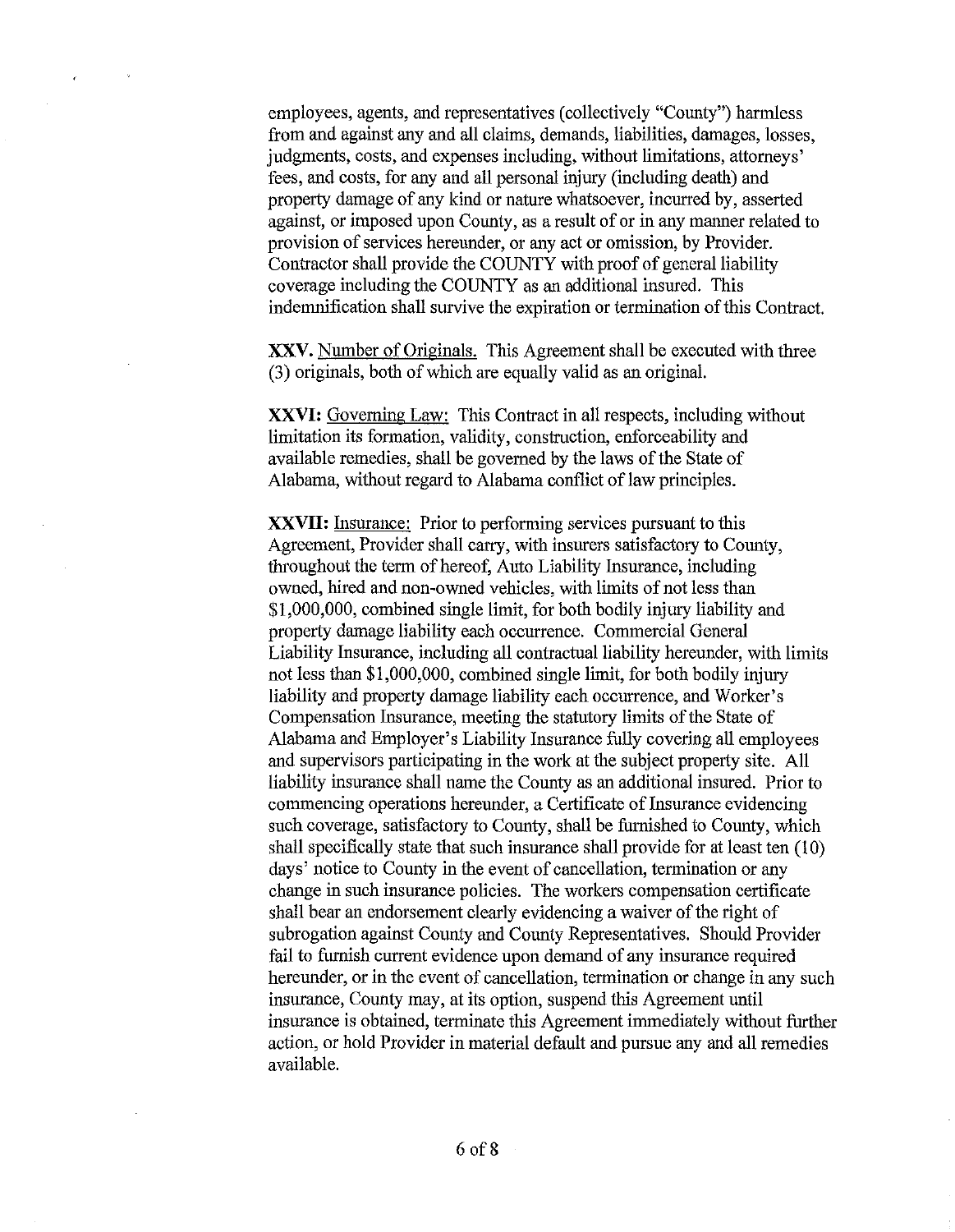IN WITNESS WHEREOF, the parties hereto have executed this contract on the last day of execution by the COUNTY as written below.

**COUNT** /Date DAVIS III, Chairman

 $\mathcal{E}$ 

ATTEST: ayne Dyess Date  $ABAB$ County Administrator

State of Alabama

 $V = 0$ 

County of Baldwin  $I. W$ Motary Public in and for said County, in said State, hereby certify that, Joe Davis III, whose name as Chairman of Baldwin County Commission, and Wayne Dyess, whose name as County Administrator, are known to me, acknowledged before me on this day that, being informed of the contents of the Contract for Professional and Construction Services, they, as such officers and with full authority, executed same knowingly and with full authority to do so on behalf of said Commission.

Given under my hand and official seal, this the day of 2021.

Notary Public My Commission Expires My Commission Expires: November 15, 2023

## SIGNATURE PAGE AND NOTARY PAGE TO FOLLOW

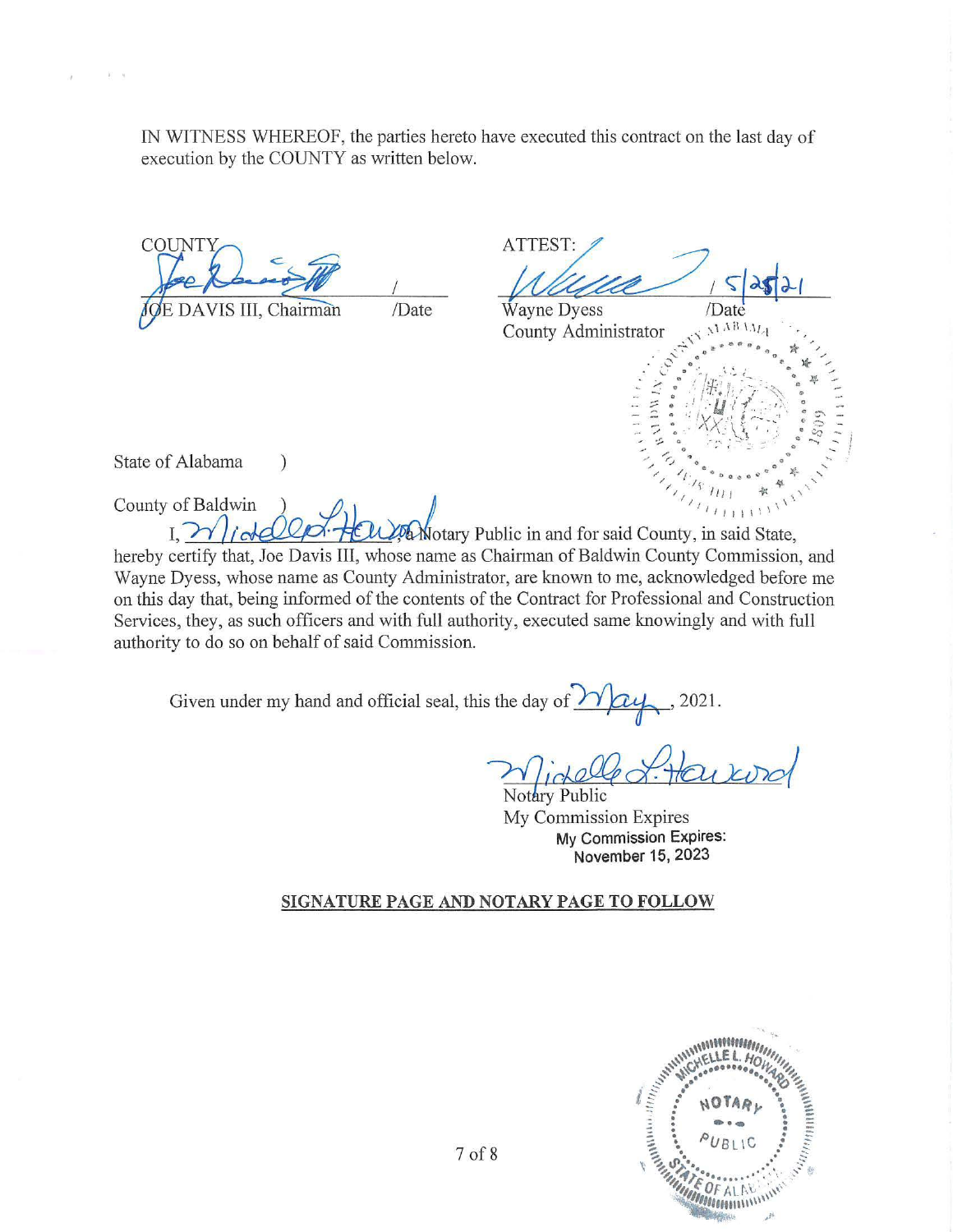PROVIDER:

#### Gillis Construction, Inc.

Jeresa 11 Déclar 15/21/2021<br>By Tarage G. Gillis /Date Its Vice President NASARANDARAS State of  $\frac{\Lambda}{\alpha \alpha m \alpha}$ County of  $\beta_{\alpha}$   $\alpha$   $\beta_{\alpha}$   $\beta_{\alpha}$   $\beta_{\alpha}$ 

I,  $\frac{\mathcal{E}m_i|_{ij} S_i \mathcal{M}^c \mathcal{L} s_i}{\mathcal{E}m_i}$  Notary Public in and for said County and State, hereby<br>certify that  $\frac{\mathcal{E}m_i|_{ij} S_i \mathcal{L} \mathcal{L} \mathcal{L}}{\mathcal{E}m_i}$  as  $\frac{V_i \mathcal{L} \mathcal{L} \mathcal{L} \mathcal{L} \mathcal{L}}{\mathcal{E}m_i}$  of Gillis name is signed to the foregoing in that capacity, and who is known to me, acknowledged before me on this day that, being informed of the contents of the Contract for Professional and Construction Services, executed the same voluntarily on the day the same bears date for and as an act of said Gillis Construction, Inc.

GIVEN under my hand and seal on this the  $\frac{2157}{90}$  day of  $\frac{1034}{125}$ , 2021

Notary Public My Commission Expires